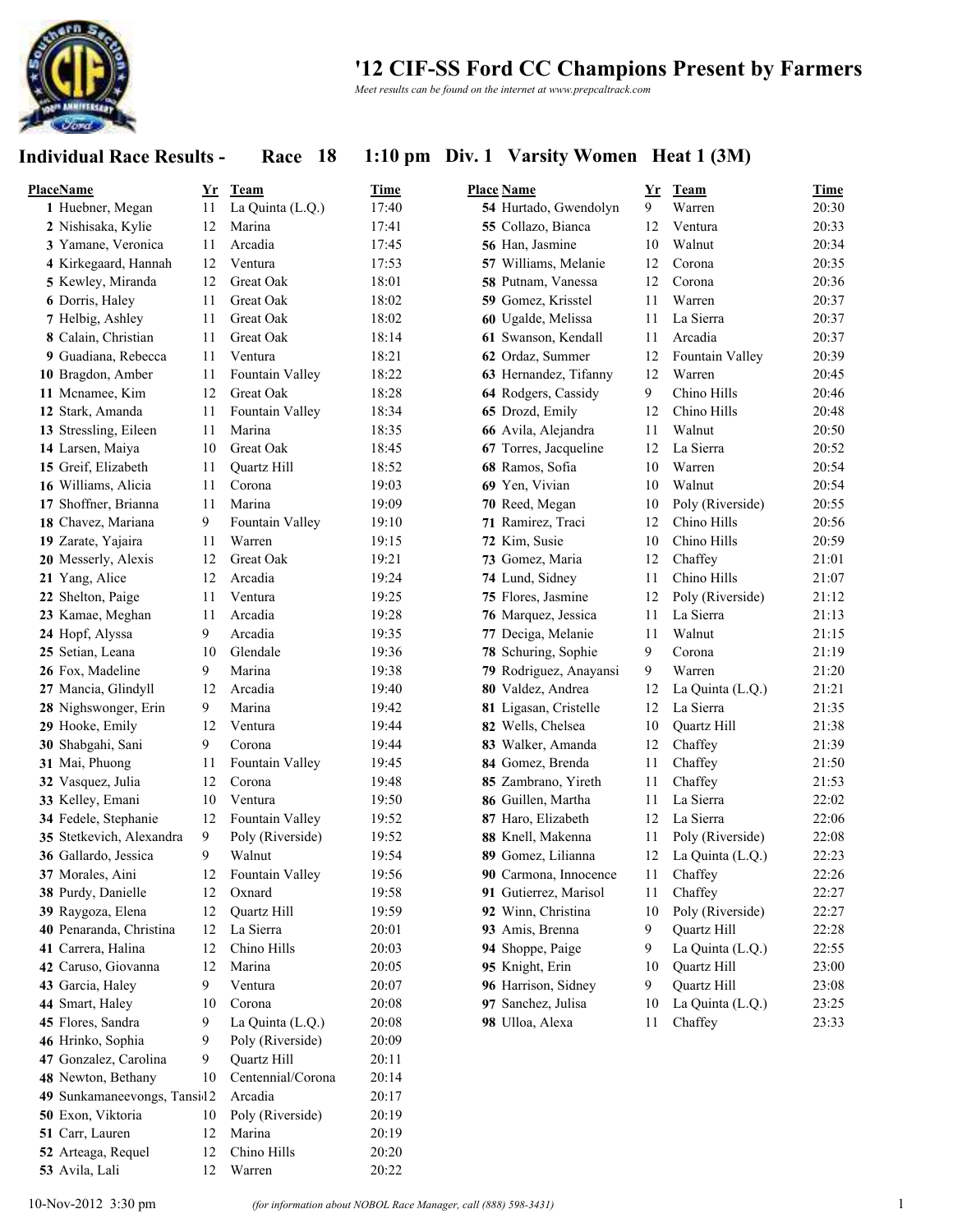

*Meet results can be found on the internet at www.prepcaltrack.com*

### **Team Race Results - Race 12 10:21am Div. 2 Varsirty Women Heat 4 (3M)**

| Place | Team                   | Points | <b>Original Order</b>  | <b>Revised Order</b>   | <b>Team Time</b> | <b>Spread</b> |
|-------|------------------------|--------|------------------------|------------------------|------------------|---------------|
|       | Tesoro                 | 50     | 25 11 15 17 20 27      | 2 5 11 15 17 20 27     | 1:32:27          | 1:20          |
|       | 2 Redondo Union        | 56     | 36718222437            | 36718222436            | 1:32:34          | 1:25          |
|       | 3 South Torrance       | 78     | 481023335067           | 4 8 10 23 33 49 65     | 1:33:58          | 1:48          |
|       | 4 Canyon (CC)          | 91     | 9 12 19 25 26 47 60    | 9 12 19 25 26 46 58    | 1:35:42          | 0:58          |
| 5.    | Adolfo Camarillo       | 172    | 14 32 42 43 44 46 55   | 14 32 41 42 43 45 53   | 1:38:54          | 1:14          |
|       | 6 Dos Pueblos          | 191    | 1 13 49 61 72 76 78    | 1 13 48 59 70 74 76    | 1:38:57          | 3:33          |
|       | 7 Redlands East Valley | 224    | 31 35 45 54 65 89 102  | 31 34 44 52 63 87 100  | 1:41:10          | 1:19          |
|       | 8 Valencia (P.)        | 248    | 30 41 48 62 73 86 90   | 30 40 47 60 71 84 88   | 1:42:12          | 1:37          |
| 9     | Santiago (G.G.)        | 268    | 21 40 64 68 82 84 88   | 21 39 62 66 80 82 86   | 1:43:05          | 2:28          |
|       | 10 Citrus Valley       | 271    | 38 53 56 59 74 77 94   | 37 51 54 57 72 75 92   | 1:43:17          | 1:24          |
| 11    | Sunny Hills            | 281    | 29 51 57 71 80 100 101 | 29 50 55 69 78 98 99   | 1:43:38          | 1:56          |
| 12    | Chino                  | 290    | 36 39 63 79 81 95      | 35 38 61 77 79 93      | 1:43:52          | 1:48          |
| 13    | San Gorgonio           | 304    | 28 58 66 75 85 93 96   | 28 56 64 73 83 91 94   | 1:44:48          | 2:21          |
|       | 14 La Habra            | 374    | 16 83 87 97 99 103 104 | 16 81 85 95 97 101 102 | 1:48:37          | 3:57          |
|       | 15 La Quinta (W)       | 410    | 69 70 91 92 98 105     | 67 68 89 90 96 103     | 1:49:37          | 1:43          |
|       | Cajon                  |        | 34                     |                        | No time          | No time       |
|       | Savanna                |        | 52                     |                        | No time          | No time       |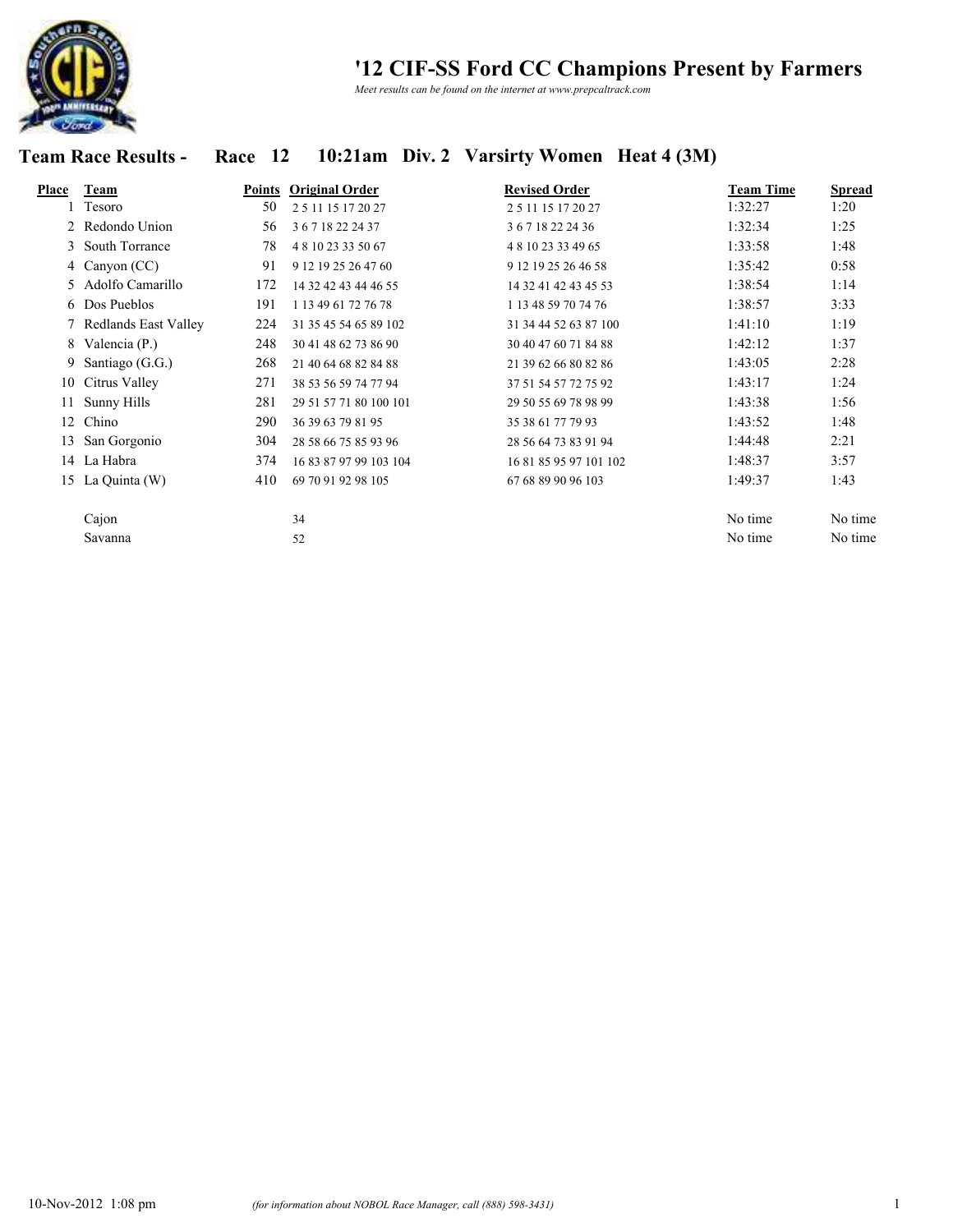

*Meet results can be found on the internet at www.prepcaltrack.com*

### **Individual Race Results - Race 12 10:21am Div. 2 Varsirty Women Heat 4 (3M)**

| <b>Place</b>            | <b>Bib#</b> Name         | $\underline{\mathbf{Yr}}$ |                           | G Team               | <b>Time</b> | Pace |
|-------------------------|--------------------------|---------------------------|---------------------------|----------------------|-------------|------|
| 1                       | 1139 Zerrenner, Addi     | 11                        | F                         | Dos Pueblos          | 17:39       | 5:53 |
| $\mathbf{2}$            | 3765 Gehrich, Amanda     | 9                         | F                         | Tesoro               | 17:45       | 5:55 |
| 3                       | 2893 Ferron, Kayla       | 12                        | F                         | Redondo Union        | 17:52       | 5:57 |
| $\overline{\mathbf{4}}$ | 3527 Coscia, Kimberly    | 10                        | F                         | South Torrance       | 17:53       | 5:58 |
| 5                       | 3770 Scharmann, Emily    | 12                        | F                         | Tesoro               | 17:57       | 5:59 |
| 6                       | 2894 Gore, Amber         | 10                        | F                         | Redondo Union        | 18:06       | 6:02 |
| 7                       | 2900 Ulizio, Cara        | 12                        | F                         | Redondo Union        | 18:14       | 6:05 |
| 8                       | 3525 Beaudoin, Taylor    | 9                         | F                         | South Torrance       | 18:27       | 6:09 |
| 9                       | 677 Soto, Valeria        | 12                        | F                         | Canyon (CC)          | 18:38       | 6:13 |
| 10                      | 3524 Beaudoin, Nicole    | 9                         | F                         | South Torrance       | 18:39       | 6:13 |
| 11                      | 3764 Elliott, Ashley     | 12                        | F                         | Tesoro               | 18:42       | 6:14 |
| 12                      | 673 Hills, Madison       | 12                        | F                         | Canyon (CC)          | 18:44       | 6:15 |
| 13                      | 1134 Mcclure, Elaine     | 10                        | F                         | Dos Pueblos          | 18:52       | 6:17 |
| 14                      | 43 Dunne, Kathleen       | 12                        | F                         | Adolfo Camarillo     | 18:56       | 6:19 |
| 15                      | 3769 Parsons, Sarah      | 12                        | F                         | Tesoro               | 18:58       | 6:19 |
| 16                      | 1829 Pfaff, Sarah        | 12                        | F                         | La Habra             | 18:59       | 6:20 |
| 17                      | 3771 Scharmann, Molly    | 10                        | F                         | Tesoro               | 19:05       | 6:22 |
| 18                      | 2896 Pederson, Nicole    | 10                        | F                         | Redondo Union        | 19:05       | 6:22 |
| 19                      | 674 Jakeman, Lindsey     | 12                        | F                         | Canyon (CC)          | 19:12       | 6:24 |
| 20                      | 3766 Lapidus, Stephanie  | 12                        | F                         | Tesoro               | 19:14       | 6:25 |
| 21                      | 3341 Vargas, Karina      | 9                         | F                         | Santiago (G.G.)      | 19:16       | 6:25 |
| 22                      | 2898 Sullivan, Paige     | 10                        | F                         | Redondo Union        | 19:17       | 6:26 |
| 23                      | 3530 Zamora, Sydney      | 12                        | F                         | South Torrance       | 19:18       | 6:26 |
| 24                      | 2897 South, Erin         | 12                        | F                         | Redondo Union        | 19:28       | 6:29 |
| 25                      | 675 Mabritto, Shalyn     | 11                        | F                         | Canyon (CC)          | 19:32       | 6:31 |
| 26                      | 670 Flores, Concepcion   | 11                        | F                         | Canyon (CC)          | 19:36       | 6:32 |
| 27                      | 3763 Cook, Kaitlyn       | 10                        | F                         | Tesoro               | 19:37       | 6:32 |
| 28                      | 3172 Rivera, Cynthia     | 12                        | F                         | San Gorgonio         | 19:38       | 6:33 |
| 29                      | 3695 Jackson, Nichelle   | 12                        | F                         | Sunny Hills          | 19:38       | 6:33 |
| 30                      | 3903 Sierra, Amberlyn    | 11                        | F                         | Valencia (P.)        | 19:39       | 6:33 |
| 31                      | 2887 Evans, Alexandra    | 10                        | F                         | Redlands East Valley | 19:39       | 6:33 |
| 32                      | 47 Nagel, Haley          | 10                        | F                         | Adolfo Camarillo     | 19:40       | 6:33 |
| 33                      | 3528 Nakamoto, Aubrey    | 9                         | F                         | South Torrance       | 19:41       | 6:34 |
| 34                      | 590 Poliakon, Samantha   | 9                         | F                         | Cajon                | 19:43       | 6:34 |
| 35                      | 2892 Wilshire, Annie     | 12                        | F                         | Redlands East Valley | 19:45       | 6:35 |
| 36                      | 810 Huizar, Valeria      | 11                        | $\boldsymbol{\mathrm{F}}$ | Chino                | 19:50       | 6:37 |
| 37                      | 2895 Hiehle, Anevay      | 10                        | $F_{-}$                   | Redondo Union        | 19:54       | 6:38 |
| 38                      | 837 Herrin, Allison      | 11                        | F                         | Citrus Valley        | 19:55       | 6:38 |
| 39                      | 812 Sandwell, Kaelyn     | 10                        | F                         | Chino                | 19:57       | 6:39 |
| 40                      | 3334 Ayala, Monica       | 11                        | F                         | Santiago (G.G.)      | 20:01       | 6:40 |
| 41                      | 3901 Lim, Daphne         | 10                        | F                         | Valencia (P.)        | 20:02       | 6:41 |
| 42                      | 42 Cline, Danika         | 11                        | F                         | Adolfo Camarillo     | 20:04       | 6:41 |
| 43                      | 46 Lockwood, Marin       | 10                        | F                         | Adolfo Camarillo     | 20:04       | 6:41 |
| 44                      | 48 Nagel, Sarah          | 10                        | F                         | Adolfo Camarillo     | 20:10       | 6:43 |
| 45                      | 2890 Hanson-Campa, Kalie | 12                        | F                         | Redlands East Valley | 20:12       | 6:44 |
| 46                      | 49 O'Connell, Meghan     | 10                        | F                         | Adolfo Camarillo     | 20:14       | 6:45 |
| 47                      | 669 Dunn, Shelby         | 11                        | F                         | Canyon (CC)          | 20:17       | 6:46 |
| 48                      | 3897 Fernandez, Lorraine | 11                        | F                         | Valencia (P.)        | 20:22       | 6:47 |
| 49                      | 1132 Fygenson, Racquel   | 10                        | F                         | Dos Pueblos          | 20:22       | 6:47 |
| 50                      | 3529 Nesbit, Christina   | 9                         | F                         | South Torrance       | 20:25       | 6:48 |
| 51                      | 3699 Valenzuela, Alex    | 11                        | F                         | <b>Sunny Hills</b>   | 20:31       | 6:50 |
| 52                      | 3370 Mendez, Andrea      | 11                        | F                         | Savanna              | 20:34       | 6:51 |
| 53                      | 836 Haddock, Lauren      | 11                        | F                         | Citrus Valley        | 20:35       | 6:52 |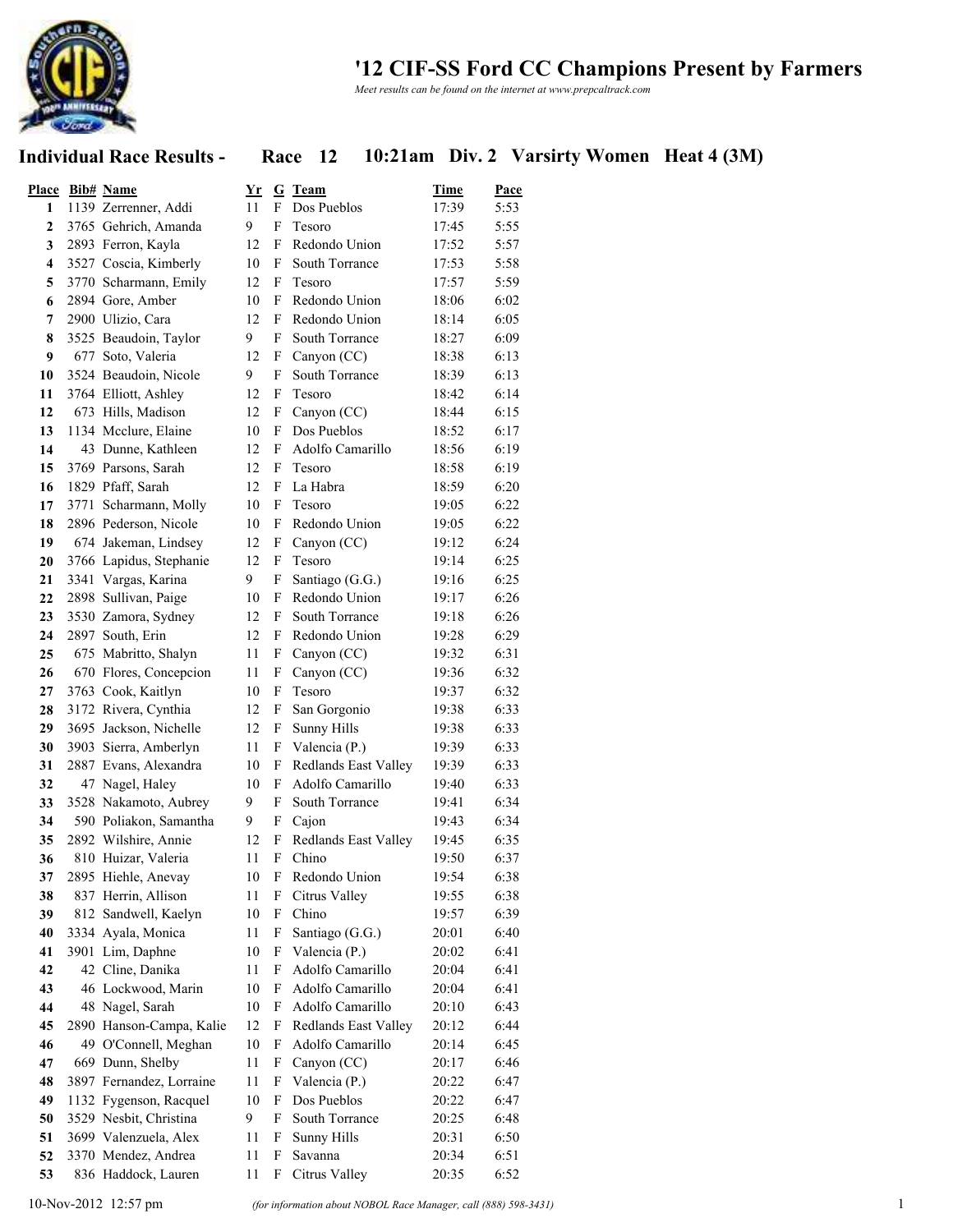**Individual Race Results - Race 12 10:21am Div. 2 Varsirty Women Heat 4 (3M)**

| <u>Place</u> | <b>Bib#</b> Name                            | $\underline{\mathbf{Yr}}$ |        | G Team                           | Time           | Pace         |
|--------------|---------------------------------------------|---------------------------|--------|----------------------------------|----------------|--------------|
| 54           | 2891 Hebb, Alyssa                           | 10                        | F      | Redlands East Valley             | 20:36          | 6:52         |
| 55           | 50 Ortega, Yliana                           | 12                        | F      | Adolfo Camarillo                 | 20:37          | 6:52         |
| 56           | 838 Lachausee, Sydney                       | 10                        | F      | Citrus Valley                    | 20:39          | 6:53         |
| 57           | 3698 Rodriguez, Alejandra                   | 11                        | F      | <b>Sunny Hills</b>               | 20:44          | 6:55         |
| 58           | 3170 Ibara. Isi                             | 12                        | F      | San Gorgonio                     | 20:47          | 6:56         |
| 59           | 839 Moeller, Jessilyn                       | 10                        | F      | Citrus Valley                    | 20:49          | 6:56         |
| 60           | 671 Gomez, Lesley                           | 11                        | F      | Canyon (CC)                      | 20:50          | 6:57         |
| 61           | 1136 Schluep, Tatianna                      | 10                        | F      | Dos Pueblos                      | 20:52          | 6:57         |
| 62           | 3904 Vargas, Marieruz                       | 10                        | F      | Valencia (P.)                    | 20:53          | 6:58         |
| 63           | 809 Godinho, Brooke                         | 10                        | F      | Chino                            | 20:55          | 6:58         |
| 64           | 3335 Delacruz, Fanny                        | 10                        | F      | Santiago (G.G.)                  | 20:57          | 6:59         |
| 65           | 2889 Guerrero, Kylie                        | 12                        | F      | Redlands East Valley             | 20:58          | 6:59         |
| 66           | 3175 Varella, Karina                        | 11                        | F      | San Gorgonio                     | 21:01          | 7:00         |
| 67           | 3526 Carlson, Eliisa                        | 12                        | F      | South Torrance                   | 21:06          | 7:02         |
| 68           | 3342 Vasquez, Mayra                         | 10                        | F      | Santiago (G.G.)                  | 21:07          | 7:02         |
| 69           | 1871 Tran, Vanessa                          | 9                         | F      | La Quinta (W)                    | 21:08          | 7:03         |
| 70           | 1872 Venard, Torrey                         | 11                        | F      | La Quinta (W)                    | 21:09          | 7:03         |
| 71           | 3694 Grajeda, Noelle                        | 9                         | F      | <b>Sunny Hills</b>               | 21:11          | 7:04         |
| 72           | 1138 Wang, Yijin                            | 11                        | F      | Dos Pueblos                      | 21:12          | 7:04         |
| 73           | 3899 Guerrero, Alexandra                    | 11                        | F      | Valencia (P.)                    | 21:16          | 7:05         |
| 74           | 840 Monahan, Denise                         | 11                        | F      | Citrus Valley                    | 21:19          | 7:06         |
| 75           | 3173 Rivera, Ariana                         | 10                        | F      | San Gorgonio                     | 21:23          | 7:08         |
| 76           | 1133 Lafferty, Bela                         | 11                        | F      | Dos Pueblos                      | 21:24          | 7:08         |
| 77           | 834 Barrios, Taylor                         | 12                        | F      | Citrus Valley                    | 21:24          | 7:08         |
| 78           | 1131 Amble, Kk                              | 10                        | F      | Dos Pueblos                      | 21:27          | 7:09         |
| 79           | 811 Ruiz-Wiarco, Vanessa                    | 9                         | F      | Chino                            | 21:32          | 7:11         |
| 80           | 3693 Chen, Sabrina                          | 9                         | F      | <b>Sunny Hills</b>               | 21:34          | 7:11         |
| 81           | 808 Galvin, Nicole                          | 12                        | F      | Chino                            | 21:38          | 7:13         |
| 82           | 3340 Santos, America                        | 11                        | F      | Santiago (G.G.)                  | 21:44          | 7:15         |
| 83           | 1825 Hernandez, Valerie                     | 12                        | F      | La Habra                         | 21:55          | 7:18         |
| 84           | 3338 Morelos, Narcisa                       | 9                         | F      | Santiago (G.G.)                  | 21:57          | 7:19         |
| 85           | 3174 Varela, Vanessa                        | 12                        | F      | San Gorgonio                     | 21:59          | 7:20         |
| 86           | 3898 Flores, Angelica                       | 10                        | F      | Valencia (P.)                    | 22:00          | 7:20         |
| 87           | 1822 Burfield, Jessica                      | 11                        | F      | La Habra                         | 22:02          | 7:21         |
| 88           | 3337 Mendoza, Xamilex                       | 10                        | F      | Santiago (G.G.)                  | 22:04          | 7:21         |
| 89           | 2885 Brown, Mackenzie                       | 9                         | F      | Redlands East Valley             | 22:11          | 7:24         |
| 90           | 3902 Merlos, Yadira                         | 12                        | F      | Valencia (P.)                    | 22:14          | 7:25         |
| 91           | 1870 Nguyen, Kacey                          | 11                        | F      | La Quinta (W)                    | 22:14          | 7:25         |
| 92           | 1866 Bueno, Natalie                         | 10                        | F      | La Quinta (W)                    | 22:15          | 7:25         |
| 93           | 3169 Flores, Denise                         | 12                        | F      | San Gorgonio                     | 22:27          | 7:29         |
| 94           | 841 Morris, Ashlyn                          | 12                        | F      | Citrus Valley                    | 22:31          | 7:30         |
| 95           | 813 Serna, Danielle                         | 12                        | F      | Chino                            | 22:35          | 7:32         |
| 96           | 3171 Luu, Judy                              | 12                        | F      | San Gorgonio<br>La Habra         | 22:39          | 7:33         |
| 97           | 1827 La Farge, Michelle                     | 12<br>9                   | F      |                                  | 22:45<br>22:51 | 7:35         |
| 98           | 1869 Hong, Kathy                            |                           | F      | La Quinta (W)                    |                | 7:37         |
| 99           | 1826 Holt, Kaitlyn                          | 9                         | F      | La Habra                         | 22:56          | 7:39         |
| 100          | 3700 Yang, Monica                           | 11                        | F      | Sunny Hills                      | 22:59          | 7:40         |
| 101          | 3696 Kaihara, Kayla                         | 10<br>10                  | F      | <b>Sunny Hills</b>               | 23:01          | 7:40         |
| 102<br>103   | 2888 Fraczek, Zofia                         | 9                         | F<br>F | Redlands East Valley<br>La Habra | 23:04<br>23:23 | 7:41         |
| 104          | 1821 Amparano, Jessica<br>1828 Medel, Irene | 12                        | F      | La Habra                         | 23:34          | 7:48<br>7:51 |
| 105          | 1868 Heredia, Denise                        | 12                        | F      | La Quinta (W)                    | 23:45          | 7:55         |
|              |                                             |                           |        |                                  |                |              |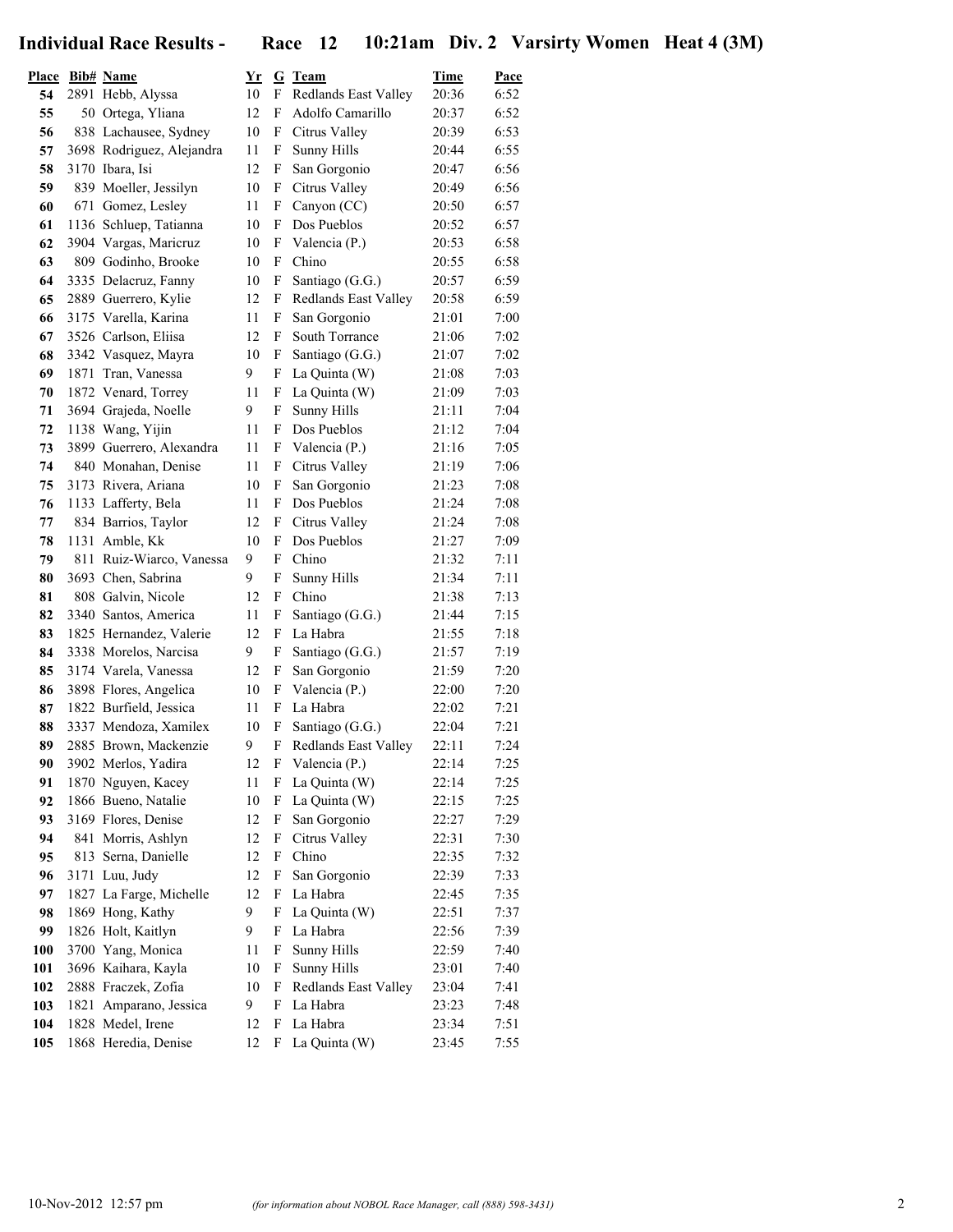

*Meet results can be found on the internet at www.prepcaltrack.com*

# **Team Race Results - Race 25 2:43 pm Div. 3 Varsity Women Heat 1 (3M)**

| Place | Team                 | Points | <b>Original Order</b>   | <b>Revised Order</b>    | <b>Team Time</b> | <b>Spread</b> |
|-------|----------------------|--------|-------------------------|-------------------------|------------------|---------------|
|       | Bonita               | 22     | 135791621               | 134681419               | 1:33:00          | 0:49          |
|       | 2 Esperanza          | 105    | 13 22 24 27 29 32 38    | 11 20 22 25 27 30 36    | 1:38:45          | 0:36          |
|       | 3 La Canada          | 106    | 26847496478             | 2 5 7 45 47 62 76       | 1:38:03          | 2:39          |
|       | 4 Yorba Linda        | 124    | 18 25 26 31 34 69 83    | 16 23 24 29 32 67 81    | 1:40:07          | 0:48          |
|       | 5 Torrance           | 146    | 12 15 41 43 45 48 77    | 10 13 39 41 43 46 75    | 1:41:18          | 1:33          |
|       | 6 Santa Barbara      | 205    | 17 20 50 54 74 85 88    | 15 18 48 52 72 83 86    | 1:43:07          | 2:00          |
|       | 7 Indio              | 216    | 23 30 39 66 68 90 93    | 21 28 37 64 66 88 91    | 1:43:16          | 1:44          |
|       | 8 Lompoc             | 234    | 19 42 58 62 63 73 104   | 17 40 56 60 61 71 102   | 1:44:26          | 1:45          |
|       | 9 Apple Valley       | 242    | 36 40 44 61 71 84 94    | 34 38 42 59 69 82 92    | 1:44:53          | 0:59          |
|       | 10 Northview         | 291    | 33 46 51 76 95 102      | 31 44 49 74 93 100      | 1:47:06          | 2:26          |
| 11    | Rim of the World     | 292    | 10 57 65 80 89 97 106   | 9 55 63 78 87 95 104    | 1:46:10          | 3:15          |
| 12    | San Dimas            | 322    | 28 52 70 82 100 108     | 26 50 68 80 98 106      | 1:47:47          | 3:17          |
| 13    | Hueneme              | 327    | 53 56 72 75 81 96 101   | 51 54 70 73 79 94 99    | 1:47:36          | 0:43          |
| 14    | Sierra Vista         | 341    | 14 67 87 91 92 98 103   | 12 65 85 89 90 96 101   | 1:48:11          | 3:02          |
| 15    | <b>Grand Terrace</b> | 346    | 37 55 60 99 105 107 109 | 35 53 58 97 103 105 107 | 1:49:56          | 3:03          |
|       | 16 Ocean View        | 359    | 35 59 79 86 110 111     | 33 57 77 84 108 109     | 1:51:01          | 4:50          |
|       | Hesperia             |        | $\overline{4}$          |                         | No time          | No time       |
|       | St. Lucys            |        | 11                      |                         | No time          | No time       |
|       |                      |        |                         |                         |                  |               |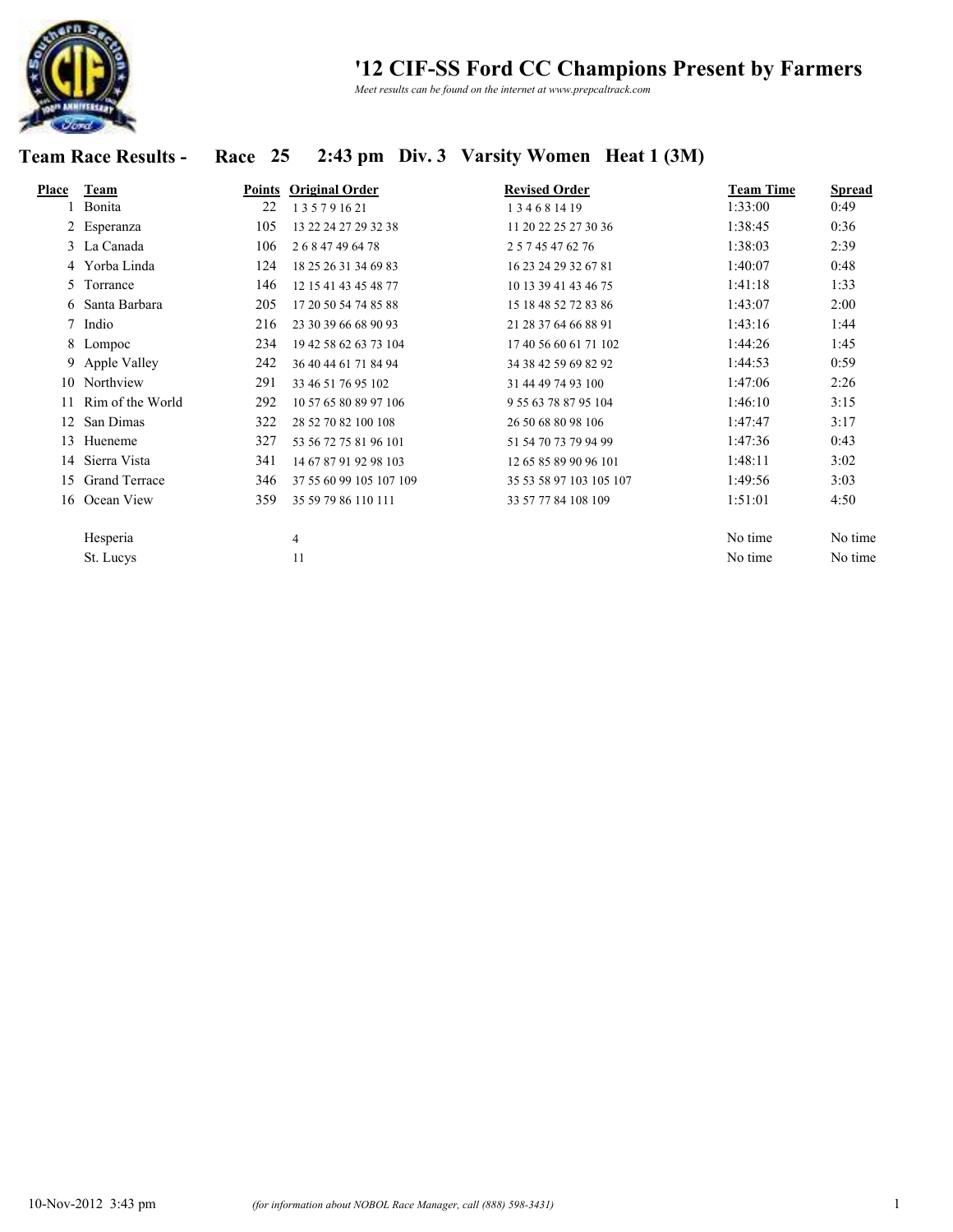

*Meet results can be found on the internet at www.prepcaltrack.com*

### **Individual Race Results - Race 25 2:43 pm Div. 3 Varsity Women Heat 1 (3M)**

| PlaceName                 | Yr             | <b>Team</b>            | Time           | <b>Place Name</b>             | Yr       | Team                          | Time  |
|---------------------------|----------------|------------------------|----------------|-------------------------------|----------|-------------------------------|-------|
| 1 Landa, Mackenzie        | 11             | Bonita                 | 18:08          | 54 Dore, Ava                  | 9        | Santa Barbara                 | 21:12 |
| 2 Cwik, Sonja             | 12             | La Canada              | 18:25          | 55 Avalos, Arlene             | 9        | <b>Grand Terrace</b>          | 21:15 |
| 3 Scott, Marissa          | 12             | Bonita                 | 18:26          | 56 Rivas, Eva                 | 11       | Hueneme                       | 21:17 |
| 4 Gaskel, Stefani         | 9              | Hesperia               | 18:35          | 57 Jedlick, Madison           | 12       | Rim of the World              | 21:17 |
| 5 Scott, Kailyn           | 10             | Bonita                 | 18:42          | 58 Acosta, Evelyn             | 9        | Lompoc                        | 21:18 |
| 6 Mispagel, Coleen        | 10             | La Canada              | 18:42          | 59 Mccolloch, Emily           | 11       | Ocean View                    | 21:18 |
| 7 Creese, Kelsey          | 9              | Bonita                 | 18:47          | 60 Montano, Celine            | 9        | <b>Grand Terrace</b>          | 21:18 |
| 8 Frederich, Anna         | 11             | La Canada              | 18:51          | 61 Mills, Susan               | 11       | Apple Valley                  | 21:19 |
| 9 Prado, Jordin           | 10             | Bonita                 | 18:57          | 62 Gonzalez, Alejandra        | 12       | Lompoc                        | 21:21 |
| 10 Anderson, Micayla      | 11             | Rim of the World       | 19:11          | 63 Sager, Rylee               | 9        | Lompoc                        | 21:23 |
| 11 Breitschwerdt, Katelyn | 10             | St. Lucys              | 19:17          | 64 Dominguez, Michelle        | 12       | La Canada                     | 21:23 |
| 12 Nakahira, Jessica      | 9              | Torrance               | 19:19          | 65 Gioseffi, Jamie            | 9        | Rim of the World              | 21:24 |
| 13 Oden, Danielle         | 11             | Esperanza              | 19:24          | 66 Espinoza, Diana            | 11       | Indio                         | 21:25 |
| 14 Hernandez, Maria       | 9              | Sierra Vista           | 19:31          | 67 Garcia, Giselle            | 11       | Sierra Vista                  | 21:25 |
| 15 Delacruz, Rachael      | 10             | Torrance               | 19:33          | 68 Del Real, Nayeli           | 12       | Indio                         | 21:25 |
| 16 Garcia, Diana          | 11             | Bonita                 | 19:34          | 69 Tapia, Ana                 | 11       | Yorba Linda                   | 21:26 |
| 17 Bartell, Miranda       | 9              | Santa Barbara          | 19:36          | 70 Sunga, Taylor              | 9        | San Dimas                     | 21:27 |
| 18 Torrence, Anna         | 12             | Yorba Linda            | 19:38          | 71 Robidoux, Ashtyn           | 12       | Apple Valley                  | 21:30 |
| 19 Sanders, Lacei         | 9              | Lompoc                 | 19:38          | 72 Casarrubias, Patty         | 12       | Hueneme                       | 21:32 |
| 20 Wolf, Bailey           | 9              | Santa Barbara          | 19:39          | 73 Garcia, Andrea             | 12       | Lompoc                        | 21:34 |
| 21 Moreno, Aileena        | 11             | Bonita                 | 19:40          | 74 Garza, Isabella            | 9        | Santa Barbara                 | 21:36 |
| 22 Ledesma, Melissa       | 10             | Esperanza              | 19:41          | 75 Huizar, Lorena             | 12       | Hueneme                       | 21:40 |
| 23 Lenos, Sofia           | 11             | Indio                  | 19:41          | 76 Patterson, Victoria        | 12       | Northview                     | 21:44 |
| 24 De La Rosa, Gabby      | 10             | Esperanza              | 19:45          | 77 Wong, Sarah                | 11       | Torrance                      | 21:46 |
| 25 Serna, Samantha        | 10             | Yorba Linda            | 19:51          | 78 Dimase-Nordling, Eloise 11 |          | La Canada                     | 21:48 |
| 26 Iida, Rachel           | 9              | Yorba Linda            | 19:53          | 79 Messina, Hannah            | 9        | Ocean View                    | 21:50 |
| 27 Adams, Jj              | 12             | Esperanza              | 19:55          | 80 Hernandez, Jessica         | 9        | Rim of the World              | 21:52 |
| 28 Smith, Emily           | 12             | San Dimas              | 19:57          | 81 Hernandez, Clara           | 10       | Hueneme                       | 21:55 |
| 29 Ogan, Samantha         | 11             | Esperanza              | 20:00          | 82 Padilla, Alexis            | 12       | San Dimas                     | 22:01 |
| 30 Simental, Daisy        | 11             | Indio                  | 20:04          | 83 Vaccaro, Giuliana          | 11       | Yorba Linda                   | 22:02 |
|                           | 11             | Yorba Linda            | 20:19          | 84 Sherrick, Rachel           | 10       |                               | 22:05 |
| 31 Baugh, Andrea          |                |                        |                |                               |          | Apple Valley<br>Santa Barbara | 22:07 |
| 32 Mejia, Erika           | 11<br>9        | Esperanza<br>Northview | 20:24<br>20:25 | 85 Karam, Christiana          | 11<br>11 | Ocean View                    | 22:09 |
| 33 Vanatta, Haylee        | 9              | Yorba Linda            | 20:26          | 86 Martinez, Coral            | 9        | Sierra Vista                  | 22:13 |
| 34 Asciak, Taylor         |                |                        |                | 87 Sanchez, Leslie            |          |                               |       |
| 35 Huerta, Kevelin        | 10             | Ocean View             | 20:27          | 88 Upton, Alice               | 9        | Santa Barbara                 | 22:25 |
| 36 Richards, Ashley       | 11             | Apple Valley           | 20:31          | 89 Elder, Elizabeth           | 9        | Rim of the World              | 22:26 |
| 37 Perez, Danielle        | 9              | <b>Grand Terrace</b>   | 20:37          | 90 Bueno, Marisela            | 11       | Indio                         | 22:29 |
| 38 Calavitta, Catania     | 9              | Esperanza              | 20:38          | 91 Hernandez, Isabella        | 9        | Sierra Vista                  | 22:29 |
| 39 Morales, Rebecca       | 12             | Indio                  | 20:41          | 92 Lopez, Patricia            | 9        | Sierra Vista                  | 22:33 |
| 40 Vargas, Amidai         | 11             | Apple Valley           | 20:43          | 93 Brenner, Rylie             | 11       | Indio                         | 22:36 |
| 41 Walden, Erika          | 12             | Torrance               | 20:46          | 94 Sherrick, Rhonda           | 10       | Apple Valley                  | 22:45 |
| 42 Melero, Kristina       | 11             | Lompoc                 | 20:46          | 95 Rodriguez, Nayeli          | 11       | Northview                     | 22:51 |
| 43 Torres, Judith         | 11             | Torrance               | 20:48          | 96 Ceja, Berenice             | 11       | Hueneme                       | 22:53 |
| 44 Allen, Gabby           | 10             | Apple Valley           | 20:50          | 97 Ele, Brenna                | 12       | Rim of the World              | 22:58 |
| 45 Gregory, Ella          | 9              | Torrance               | 20:52          | 98 Carvajal, Jasmine          | 12       | Sierra Vista                  | 23:02 |
| 46 Esparza, Elizabeth     | 12             | Northview              | 20:59          | 99 Inzunza, Nissa             | 10       | Grand Terrace                 | 23:06 |
| 47 Yoho, Hannah           | 12             | La Canada              | 21:01          | 100 Hinostro, Carol           | 12       | San Dimas                     | 23:14 |
| 48 Gonzales, Carolina     | $\overline{9}$ | Torrance               | 21:03          | 101 Martinez, Sandra          | 12       | Hueneme                       | 23:20 |
| 49 Marki, Elenor          | $\overline{9}$ | La Canada              | 21:04          | 102 Nguyen, Jenny             | 12       | Northview                     | 23:24 |
| 50 Demachkie, Isabella    | 12             | Santa Barbara          | 21:04          | 103 Rivera, Carla             | 12       | Sierra Vista                  | 23:28 |
| 51 Favela, Diana          | 10             | Northview              | 21:07          | 104 Roman, Emely              | 11       | Lompoc                        | 23:39 |
| 52 Vargas-Recio, Cynthia  | 12             | San Dimas              | 21:08          | 105 Fritts, Emily             | 9        | <b>Grand Terrace</b>          | 23:40 |
| 53 Martinez, Cynthia      | 12             | Hueneme                | 21:12          | 106 Bare, Julia               | 12       | Rim of the World              | 23:56 |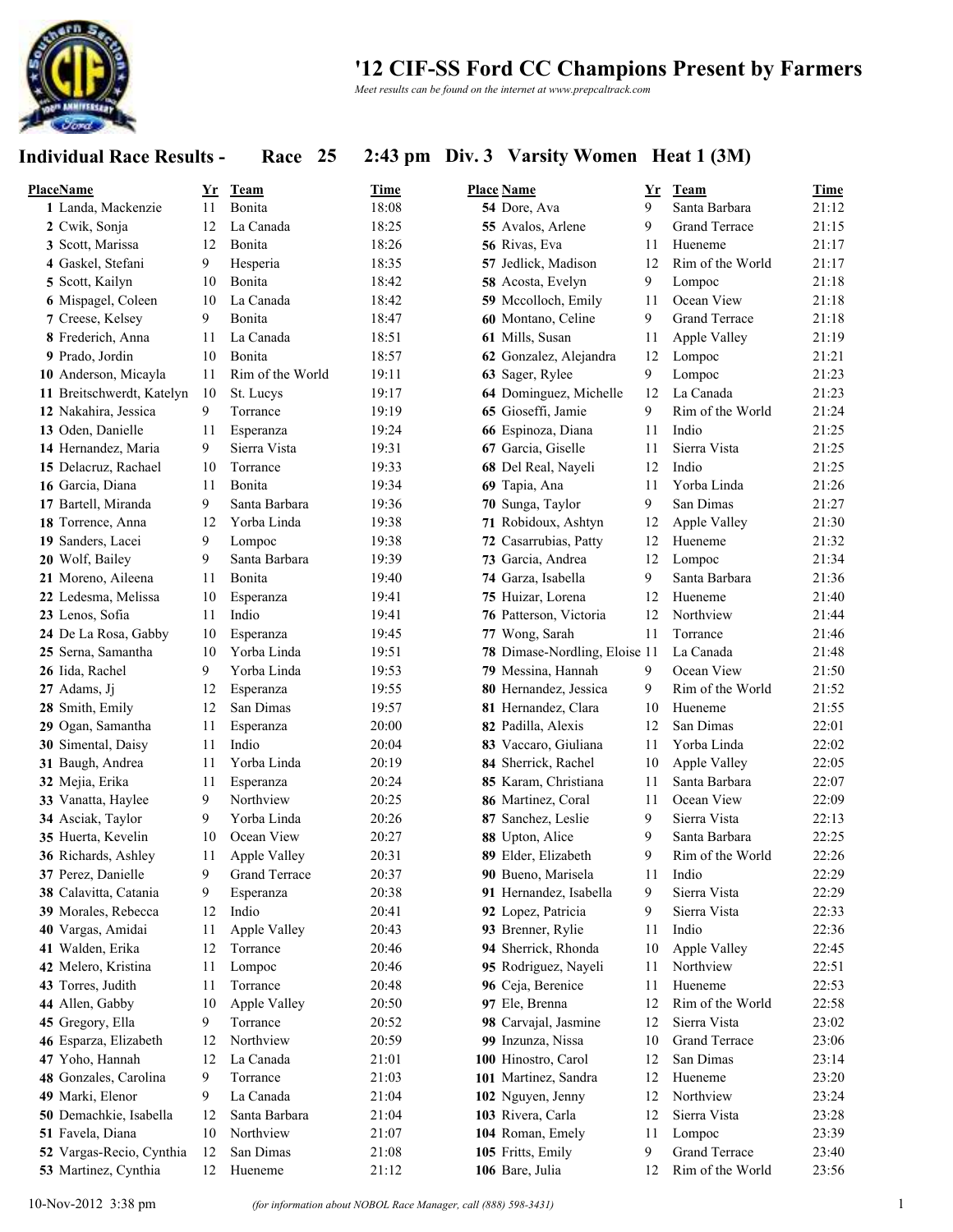| <b>PlaceName</b>      | Yr | Team                 | <u>Time</u> | <b>Place Name</b> | <b>Team</b><br>Yr | <b>Time</b> |
|-----------------------|----|----------------------|-------------|-------------------|-------------------|-------------|
| 107 Inzunza, Mylissa  |    | <b>Grand Terrace</b> | 24:00       |                   |                   |             |
| 108 Cervantes, Alyssa | 12 | San Dimas            | 24:01       |                   |                   |             |
| 109 Martinez, Mia     |    | Grand Terrace        | 24:02       |                   |                   |             |
| 110 Miller, Hannah    | 10 | Ocean View           | 25:17       |                   |                   |             |
| 111 Vicente, Celeste  | 10 | Ocean View           | 25:43       |                   |                   |             |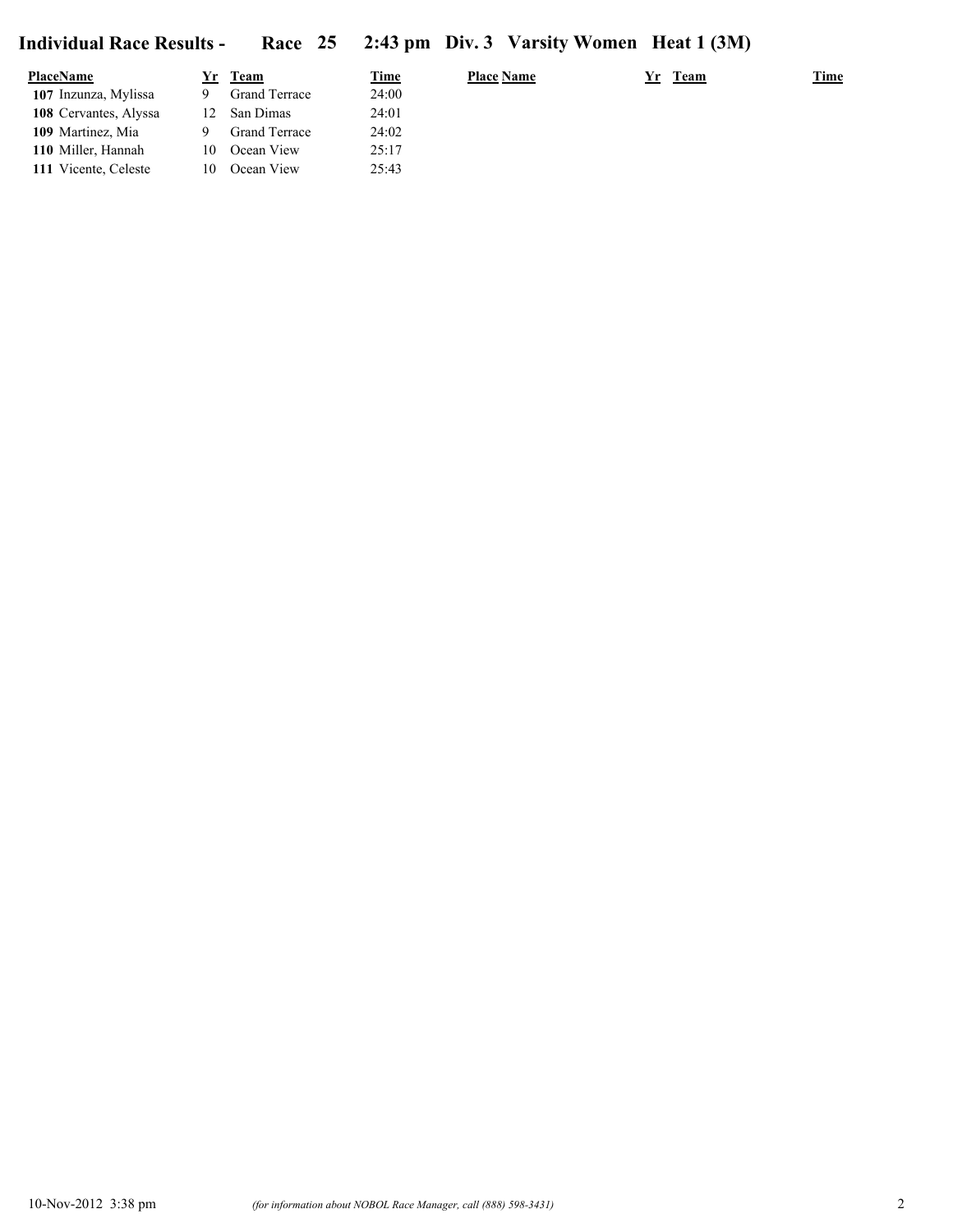

*Meet results can be found on the internet at www.prepcaltrack.com*

# **Team Race Results - Race 29 3:43 pm Div. 3 Varsity Women Heat 3 (3M)**

| Place | Team                  | Points | <b>Original Order</b>     | <b>Revised Order</b>     | <b>Team Time</b> | Spread  |
|-------|-----------------------|--------|---------------------------|--------------------------|------------------|---------|
|       | Laguna Hills          | 58     | 581015202149              | 581015202147             | 1:34:23          | 1:00    |
|       | 2 Northwood           | 63     | 16913353942               | 169 13 34 37 40          | 1:33:49          | 2:03    |
|       | 3 Granite Hills       | 119    | 4 17 18 41 43 58 72       | 4 17 18 39 41 56 70      | 1:37:18          | 2:02    |
|       | 4 Mater Dei           | 151    | 11 22 33 44 46 50 76      | 11 22 32 42 44 48 74     | 1:38:51          | 1:34    |
|       | 5 Santa Margarita     | 180    | 14 16 26 59 69 73 74      | 14 16 26 57 67 71 72     | 1:40:04          | 2:18    |
|       | 6 Bolsa Grande        | 183    | 7 24 40 51 67 93 94       | 7 24 38 49 65 91 92      | 1:39:59          | 2:36    |
|       | 7 South Pasadena      | 199    | 12 25 45 60 63 70 86      | 12 25 43 58 61 68 84     | 1:40:53          | 2:15    |
| 8     | San Marcos            | 208    | 30 34 37 53 61 81 92      | 29 33 36 51 59 79 90     | 1:41:20          | 1:14    |
| 9     | Paso Robles           | 213    | 19 36 54 55 56 62 64      | 19 35 52 53 54 60 62     | 1:41:38          | 1:21    |
| 10    | <b>Bishop Amat</b>    | 224    | 2 3 1 4 8 7 1 7 9 8 0 8 8 | 2 30 46 69 77 78 86      | 1:41:28          | 3:28    |
| 11    | Burroughs/Rid.        | 296    | 27 57 65 77 78 103 113    | 27 55 63 75 76 101 111   | 1:44:49          | 1:56    |
| 12    | Rio Mesa              | 317    | 32 52 75 82 85 96 100     | 31 50 73 80 83 94 98     | 1:45:43          | 2:07    |
| 13    | La Mirada             | 342    | 23 29 91 102 104 106      | 23 28 89 100 102 104     | 1:49:37          | 4:29    |
| 14    | Azusa                 | 349    | 3 83 84 90 97 99 107      | 3 81 82 88 95 97 105     | 1:47:12          | 4:39    |
| 15    | St. Joseph (Lakewood) | 391    | 47 66 89 98 101 105 111   | 45 64 87 96 99 103 109   | 1:50:23          | 3:11    |
| 16    | Lakeside              | 457    | 68 87 95 108 109 110 112  | 66 85 93 106 107 108 110 | 1:54:53          | 3:06    |
|       | Cabrillo/Lompoc       |        | 38                        |                          | No time          | No time |
|       | Jurupa Hills          |        | 28                        |                          | No time          | No time |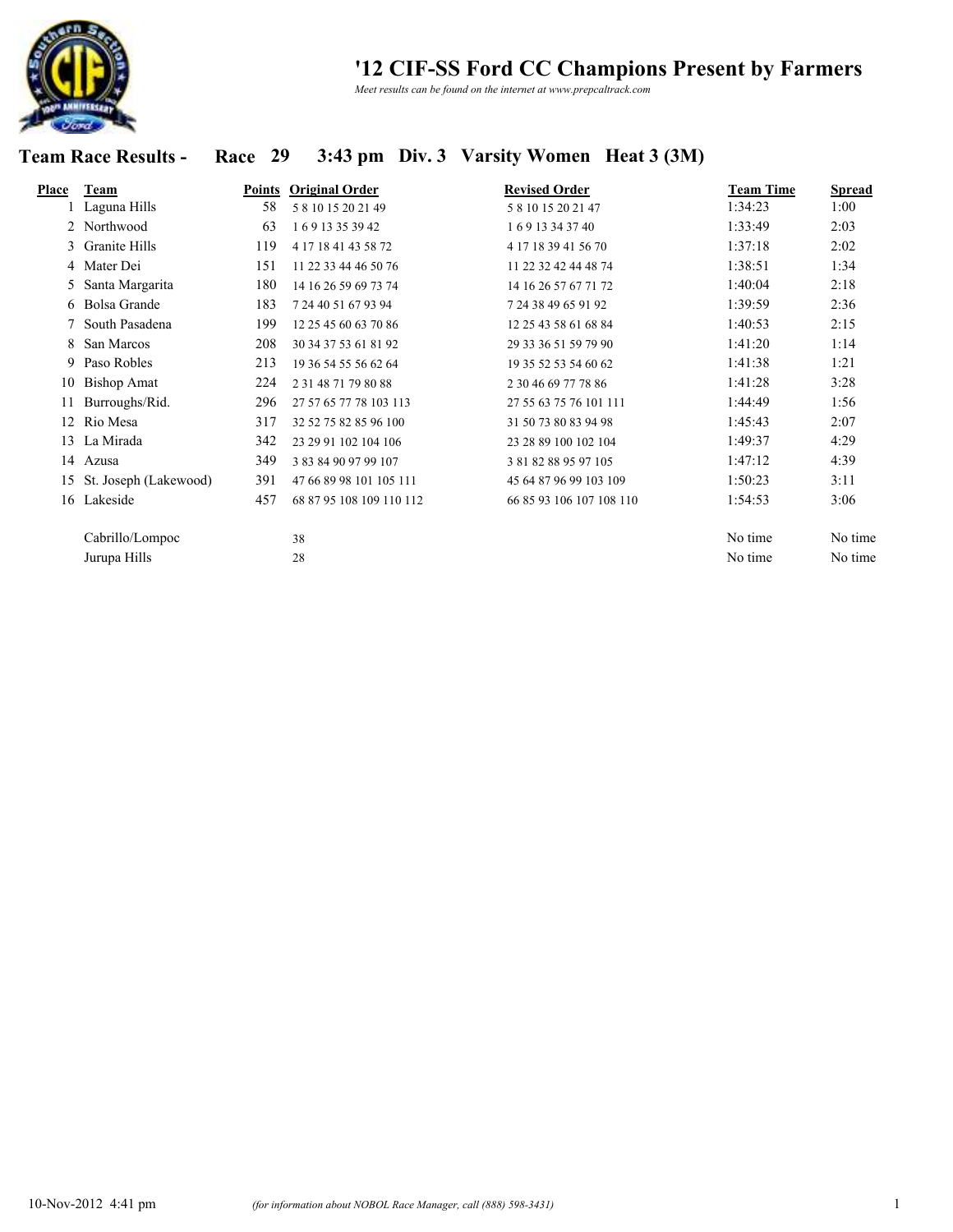

*Meet results can be found on the internet at www.prepcaltrack.com*

### **Individual Race Results - Race 29 3:43 pm Div. 3 Varsity Women Heat 3 (3M)**

| <b>PlaceName</b>        | Yr | Team                  | <b>Time</b> | <b>Place Name</b>       | Yr | Team                  | Time  |
|-------------------------|----|-----------------------|-------------|-------------------------|----|-----------------------|-------|
| 1 Knights, Bethan       | 11 | Northwood             | 17:50       | 54 Sandoval, Angela     | 12 | Paso Robles           | 20:45 |
| 2 Hubert, Emily         | 10 | <b>Bishop Amat</b>    | 18:11       | 55 Farrell, Claire      | 10 | Paso Robles           | 20:46 |
| 3 Valle, Roxanne        | 10 | Azusa                 | 18:14       | 56 Steingruber, Nichole | 12 | Paso Robles           | 20:47 |
| 4 Deimling, Katie       | 11 | Granite Hills         | 18:15       | 57 Budlong, Megan       | 12 | Burroughs/Rid.        | 20:48 |
| 5 Jones, Alana          | 12 | Laguna Hills          | 18:26       | 58 Lacey, Brooke        | 11 | Granite Hills         | 20:50 |
| 6 Purcell, Marisa       | 12 | Northwood             | 18:32       | 59 Graves, Lindsey      | 9  | Santa Margarita       | 20:53 |
| 7 Zambrano, Jeanette    | 10 | <b>Bolsa Grande</b>   | 18:38       | 60 Hitchcock, Jessica   | 12 | South Pasadena        | 20:59 |
| 8 Bartello, Marissa     | 10 | Laguna Hills          | 18:38       | 61 Aldapa, Adilene      | 10 | San Marcos            | 21:01 |
| 9 Larson, Ashley        | 9  | Northwood             | 18:39       | 62 Moore, Madison       | 10 | Paso Robles           | 21:03 |
| 10 Bartello, Brianna    | 10 | Laguna Hills          | 18:48       | 63 Wielenga, Maaike     | 9  | South Pasadena        | 21:06 |
| Digiovanni, Sarah<br>11 | 12 | Mater Dei             | 18:50       | 64 Boggs, Danica        | 12 | Paso Robles           | 21:07 |
| 12 Van Loan, Helena     | 11 | South Pasadena        | 18:51       | 65 Wood, Beverlee       | 12 | Burroughs/Rid.        | 21:09 |
| 13 Eguchi, Natsuki      | 10 | Northwood             | 18:55       | 66 Bazua, Nohemi        | 10 | St. Joseph (Lakewood) | 21:09 |
| 14 Munson, Erica        | 10 | Santa Margarita       | 19:02       | 67 Ramirez, Jocelyn     | 10 | <b>Bolsa Grande</b>   | 21:14 |
| 15 Muniz, Yamileth      | 11 | Laguna Hills          | 19:05       | 68 Dennison, Jaycie     | 10 | Lakeside              | 21:16 |
| 16 Connelly, Caylie     | 12 | Santa Margarita       | 19:11       | 69 Graves, Ashley       | 12 | Santa Margarita       | 21:20 |
| 17 Hele, Holly          | 11 | Granite Hills         | 19:13       | 70 Choi, Amy            | 10 | South Pasadena        | 21:22 |
| 18 Zamora, Alexa        | 10 | <b>Granite Hills</b>  | 19:19       | 71 Fimbres, Savannah    | 12 | <b>Bishop Amat</b>    | 21:23 |
| 19 Davis, Ashley        | 9  | Paso Robles           | 19:26       | 72 Packer, Emily        | 9  | Granite Hills         | 21:25 |
| 20 Aufill, Haley        | 10 | Laguna Hills          | 19:26       | 73 Mahl, Sydney         | 10 | Santa Margarita       | 21:27 |
| 21 Bugayong, Allie      | 10 | Laguna Hills          | 19:27       | 74 Deleone, Courtney    | 12 | Santa Margarita       | 21:28 |
| 22 Rambo, Ashlyn        | 11 | Mater Dei             | 19:27       | 75 Griffith, Auburn     | 9  | Rio Mesa              | 21:29 |
| 23 Jones, Taylor        | 12 | La Mirada             | 19:29       | 76 Hulme, Kelly         | 9  | Mater Dei             | 21:33 |
| 24 Son, Kristie         | 12 | <b>Bolsa Grande</b>   | 19:31       | 77 Carey, Marin         | 11 | Burroughs/Rid.        | 21:34 |
| 25 Renken, Anika        | 12 | South Pasadena        | 19:36       | 78 Ewbank, Anne         | 10 | Burroughs/Rid.        | 21:37 |
| 26 Zermeno, Aitana      | 12 | Santa Margarita       | 19:38       | 79 Magallanes, Iesha    | 9  | <b>Bishop Amat</b>    | 21:39 |
| 27 Marcano, Maryah      | 10 | Burroughs/Rid.        | 19:41       | 80 Garnica, Karina      | 10 | <b>Bishop Amat</b>    | 21:41 |
| 28 Contreras, Adriana   | 12 | Jurupa Hills          | 19:44       | 81 Bowdle, Krista       | 11 | San Marcos            | 21:44 |
| 29 Estrada, Elena       | 12 | La Mirada             | 19:45       | 82 Sagisi, Leslene      | 12 | Rio Mesa              | 21:46 |
| 30 Fisher, Jewel        | 11 | San Marcos            | 19:47       | 83 Miranda, Jaline      | 10 | Azusa                 | 21:49 |
| 31 Tenoria, Pamela      | 11 | <b>Bishop Amat</b>    | 19:48       | 84 Morales, Lezly       | 11 | Azusa                 | 21:51 |
| 32 Gonzalez, Brittany   | 12 | Rio Mesa              | 19:50       | 85 Pinsak, Lauryn       | 10 | Rio Mesa              | 21:57 |
| 33 Peabody, Kelly       | 10 | Mater Dei             | 19:52       | 86 White, Remeny        | 11 | South Pasadena        | 22:00 |
| 34 Kuehn, Kaitlyn       | 12 | San Marcos            | 19:52       | 87 Valdivines, Gillian  | 10 | Lakeside              | 22:04 |
| 35 Dixit, Anjali        | 11 | Northwood             | 19:53       | 88 Munoz, Gigi          | 9  | <b>Bishop Amat</b>    | 22:05 |
| 36 Schultz, Amanda      | 9  | Paso Robles           | 19:54       | 89 Beltran, Nicole      | 10 | St. Joseph (Lakewood) | 22:15 |
| 37 Logan, Juliana       | 11 | San Marcos            | 19:57       | 90 Lopez, Veronica      | 11 | Azusa                 | 22:25 |
| 38 Hersey, Autumn       | 11 | Cabrillo/Lompoc       | 20:00       | 91 Dipillo, Emily       | 9  | La Mirada             | 22:29 |
| 39 Johnson, Madeline    | 12 | Northwood             | 20:01       | 92 Funk, McKenzie       | 11 | San Marcos            | 22:30 |
| 40 Zambrano, Vanessa    | 11 | Bolsa Grande          | 20:03       | 93 Rodriguez, Saray     | 11 | Bolsa Grande          | 22:32 |
| 41 Morse, Larissa       | 10 | Granite Hills         | 20:14       | 94 Gonzalez, Amy        | 12 | Bolsa Grande          | 22:33 |
| 42 Punja, Isha          | 10 | Northwood             | 20:15       | 95 Memije, Lux          | 9  | Lakeside              | 22:50 |
| 43 Lacey, Heather       | 9  | Granite Hills         | 20:17       | 96 Weisenberger, Camryn | 10 | Rio Mesa              | 22:52 |
| 44 Trotter, Erin        | 11 | Mater Dei             | 20:18       | 97 Juarez, Karen        | 12 | Azusa                 | 22:53 |
| 45 Ye, Emily            | 9  | South Pasadena        | 20:21       | 98 Gomez, Vanessa       | 10 | St. Joseph (Lakewood) | 22:56 |
| 46 Ayala, Jasmine       | 10 | Mater Dei             | 20:24       | 99 Sanchez, Cynthia     | 11 | Azusa                 | 23:13 |
| 47 Kopecek, Kala        | 11 | St. Joseph (Lakewood) | 20:26       | 100 Silverman, Kailey   | 11 | Rio Mesa              | 23:33 |
| 48 Arredondo, Vivian    | 12 | <b>Bishop Amat</b>    | 20:27       | 101 Herrera, Sophia     | 10 | St. Joseph (Lakewood) | 23:37 |
| 49 Hua, Carline         | 11 | Laguna Hills          | 20:27       | 102 Deavilla, Montana   | 12 | La Mirada             | 23:56 |
| 50 Bartyczak, Megan     | 10 | Mater Dei             | 20:30       | 103 Strand, Amanda      | 12 | Burroughs/Rid.        | 23:57 |
| 51 De La Vara, Angela   | 10 | Bolsa Grande          | 20:33       | 104 Perez, Haitana      | 11 | La Mirada             | 23:58 |
| 52 Pitones, Daisy       | 9  | Rio Mesa              | 20:41       | 105 Jiminez, Karina     | 12 | St. Joseph (Lakewood) | 23:58 |
| 53 Jenkins, Jordan      | 12 | San Marcos            | 20:43       | 106 Roa, Tania          | 11 | La Mirada             | 23:59 |